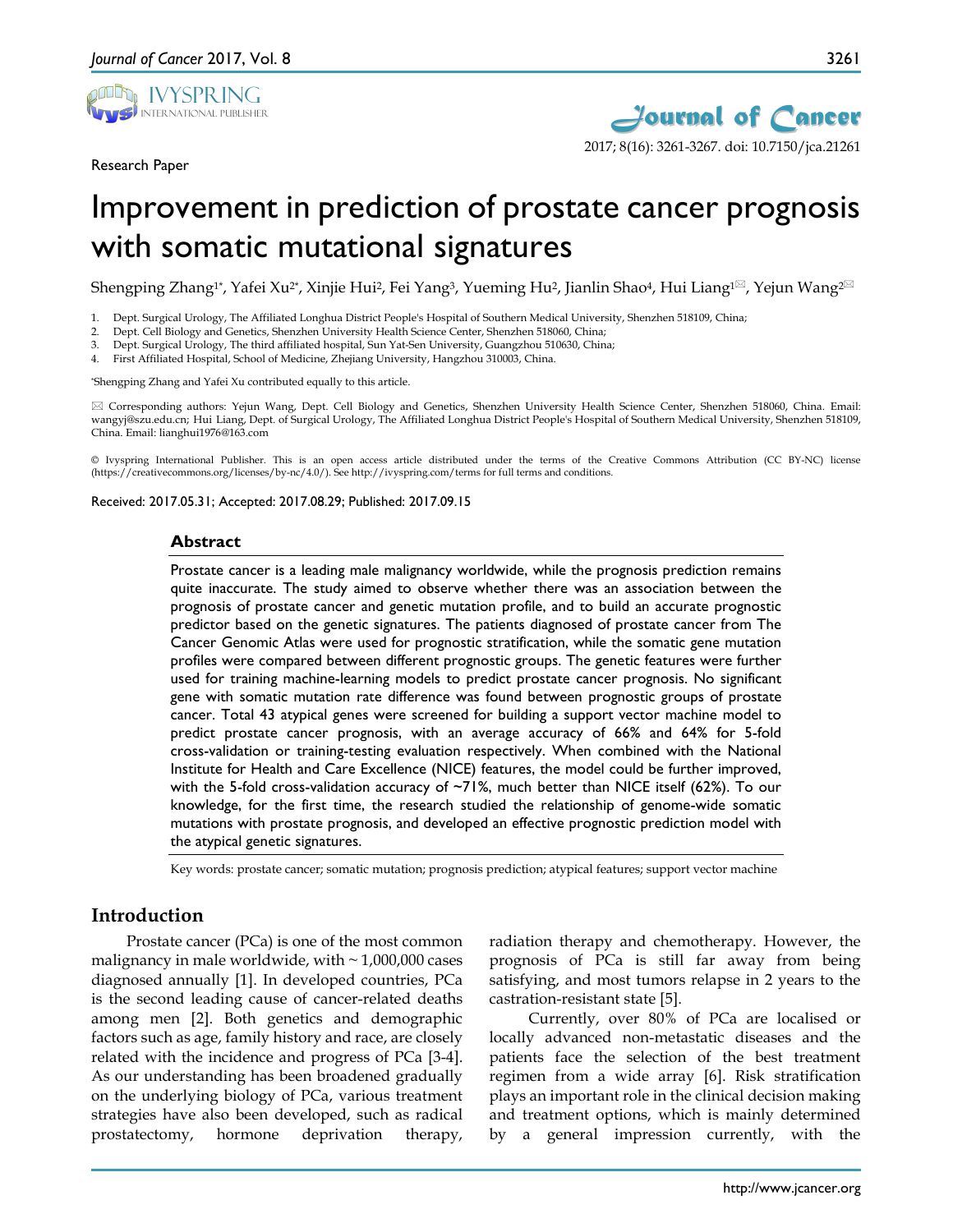combination of a couple of clinical parameters, such as PSA concentration, clinical stage, biopsy Gleason score, patient age, number of positive prostate biopsies and so on [7-10]. The most widely used stratification system for primary non-metastatic PCa is endorsed by the National Institute for Health and Care Excellence (NICE) guidelines, which use presenting PSA concentration, Gleason grade, and clinical T stage to classify PCa patients as low, intermediate, or high risk [11]. Some new methods were proposed on the basis of the NICE stratification system, which displayed improved prognostic power [6]. Despite the success of these risk stratification systems in prognosis prediction, the tumors within the same risk groups still showed remarkably different clinical courses [12-14]. Therefore, new prognostic prediction tools are still urgently needed to further improve the accuracy and sensitivity of classification of PCa.

Classically, the progression of various cancer types is ascribed to the sequential accumulation of genetic alterations. Somatic mutation signatures have been successfully applied in the development of prognostic prediction tools for various cancers, such as breast cancer, lung cancer, nasopharyngeal carcinoma, etc [15-17]. Gene signatures have also been attempted in PCa risk stratification [18-21]. For example, Irshad *et al* identified a three-gene panel, including *FGFR1*, *PMP22* and *CDKN1A*, which could accurately predict the outcome PCa with low Gleason scores [20]. Berg *et al* found that over-expression of *ERG* was associated with an increased risk of disease progression during active surveillance for PCa patients [22]. In another study, a model with 100-gene signature, which classified PCa patients into five separate subgroups with distinct genomic alterations and expression profiles, showed better performance in prediction of diseases with poor prognosis than traditional predictors based on PSA and Gleason scores [23]. The above studies demonstrate that genetic variation plays an important role in the classification of PCa and may display immense potential of clinical prediction. However, the current widely-used risk stratification systems in PCa were almost exclusively based on routine clinic-pathological parameters, without attention to the genetic variation.

In this research, an extensive comparison was performed on the somatic mutation profiles in PCa with different prognosis, with the prostate adenocarcinoma (PRAD) data from The Cancer Genome Atlas (TCGA). No gene was found with significant somatic mutation rates between groups (False Positive Rate, FDR < 0.05). However, a combined filtering strategy generated 43 genes, which

were further used as features for prognostic model development and reached good classification performance. With a 5-fold cross validation, the genetic model based on the 43 features showed an average *AUC* (Area Under Curve) of ROC (Receiver Operating Characteristic) curves and accuracy of  $~\sim$ 0.70 and  $~\sim$ 0.66 receptively, better than NICE (accuracy:  $\sim$ 0.62). A combined model with both the genetic signatures and NICE could reach better average performance (*AUC*: ~0.75; accuracy: ~0.71). Taking together, the study suggested that the somatic mutation signatures could largely facilitate the prognostic prediction of PCa, independently or combined with other clinical features.

# **Materials and Methods**

## **Datasets, stratification and somatic mutation rate comparison**

The clinical data for the patients with PCa were downloaded from TCGA (The Cancer Genome Atlas) website. The somatic mutation data between tumor-normal pairs of each PCa case were also downloaded. The mutations causing codon changes, frame-shifts, and premature translational terminations were retrieved for further analysis. Cases were stratified based on either 'tumor status' or 'biochemical recurrence'. For 'tumor status', 'with tumor' group included the patients detected with residual or recurrent tumors before death or at last follow-up; the rest were classified into 'tumor free' group. For 'biochemical recurrence' stratification, two groups were designated with 'recurrence' and 'non-recurrence' representing the cases with or without recurrence respectively. The clinical examination results were also used for NICE risk stratification ('low', 'medium' and 'high' risks) [11]. To compare the somatic gene mutation frequency between prognostic groups, a matrix was prepared to record the mutations of all the genes for each case, followed by counting the number of cases with mutations for each gene in each group. Both Chi-square test with Benjamini & Hochberg correction and EBT were used for rate comparisons, and a False Discovery Rate (FDR) or *p* value < 0.05 was set as the significance level for Chi-square or EBT test respectively [24, 25].

#### **Feature selection**

A multi-factor filtering strategy was proposed to select the genetic features for prognosis-prediction model training. The genes were filtered when any of the following criteria was met: (1) the mutation rates in both groups were lower than 5%; (2) the absolute difference between the mutation rates of two groups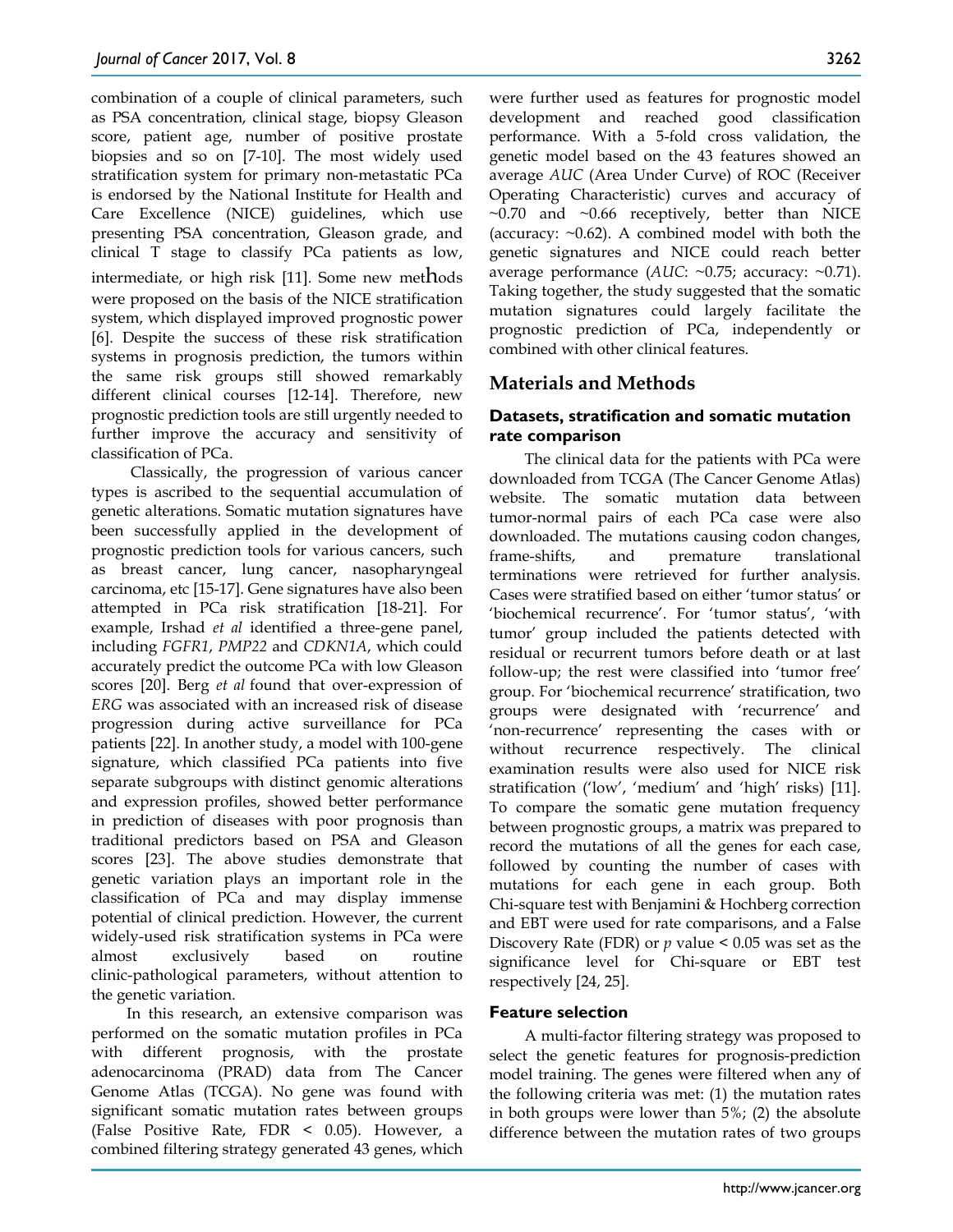was lower than 5%; (3) the significance of Chi-square test without FDR correction was higher than 0.1. Both TopN and mRMR strategy were also used for feature selection and model comparison [25, 26]. For TopN strategy, the top N genes with smallest *p* values (EBT) for mutation rate comparison were selected as the features [25]. The mRMR software package was downloaded, installed and used for mRMR feature selection [26].

#### **Training of Support Vector Machine models**

The *n* genes were selected as genetic features for model training. For each case  $P_i$  ( $j = 1, 2, ..., m_i$ ) belonging to a certain category *Ci*, where *i* equaled to 1 or 0, and *mi* represented the total number of cases of the category *Ci*, the genetic features were represented as a binary vector  $F_j$  ( $g_1, g_2, \ldots, g_n$ ) in which  $g_k$  ( $k = 1, 2,$ …, *n*) represented the *k*th genetic feature, taking the value of 1 if the corresponding gene was mutated and 0 otherwise. There was an *mi*\**n* matrix for category *Ci*. When NICE was used as an additional feature, the size of matrix was enlarged to *mi*\*(*n*+1), and the NICE feature was also represented in a binary form in the additional column, for which 1 and 0 represented 'high' and 'low'/'medium', respectively.

An R package, 'e1071', was used for training Support Vector Machine (SVM) models using each training dataset (http://cran.r-project.org). For each training-testing experiment, the training dataset was used for both kernel selection and parameter optimization as described previously [25]. Four kernels, including 'radial' (Radial Base Function, RBF), 'linear', 'polynomial' and 'sigmoid', were individually tested for the best-optimized parameters with a 10-fold cross-validation grid search strategy. The performance of different kernels with best-optimized parameters was then compared and the best kernel (with optimal parameters) was selected for further model training and prediction on the testing dataset.

#### **Model performance assessment**

A 5-fold cross validation and training-testing strategy were used for model performance evaluation. For 5-fold cross validation, the original feature-represented matrix for each category were randomly split into five parts with identical size. Every four parts of each category were combined and served as a training dataset while the rest one of each category was used for testing and performance evaluation. For the training-testing strategy, 2/3 of the original cases belonging to each category were randomly selected for mutation frequency comparison or feature selection and consequential representation, and served as the training datasets.

Matrices were prepared for the rest 1/3 of the cases with the features newly identified with corresponding training datasets, and used for testing.

The relatively balanced items, Receiver Operating Characteristic (ROC) curve, the area under ROC curve (AUC) and Accuracy, were utilized to assess the predictive performance. An ROC curve is a plot of Sensitivity versus (1 - Specificity) and is generated by shifting the decision threshold. AUC gives a measure of classifier performance. Accuracy was defined as  $(TP + TN)/(TP+FP+TN+FN)$ , where TP, TN, FP and FN represented true positives, true negatives, false positives and false negatives respectively. The performance of genetic or combined models was recorded as the average 5-fold cross-validation or training-testing results, while that of pure NICE model was represented as the average 10-fold bootstrapping results. Students' t-tests were performed for the performance comparison with a preset significance level of 0.05.

## **Results**

## **Prognostic stratification of PCa**

The post-operation survival rate is high for PCa patients, so the biochemical recurrence or non-recurrence and other indicators have been used as more effective prognostic statistics [23]. Two indicators, biochemical recurrence / non-recurrence, and tumor status of the last follow-up (with tumor / tumor free), were also adopted to stratify the TCGA PCa patients (Fig 1a). A significant dependence was observed between the two stratification criteria, with apparent enrichment of 'with tumor' patients in the 'recurrence' group (i.e., 'tumor free' patients in the 'non-recurrence' group) (Fig 1a;  $p = 5.8E-12$ , Chi-square test). NICE has been widely used for guiding the prognostic assessment for PCa in clinical practice. The TCGA cases were also evaluated with NICE, followed by comparison with the stratification results based on recurrence or tumor status (Fig 1b-c). With each type of stratification, NICE levels showed significant association with the prognostic groups (Fig 1b-c;  $p = 3.2E-4$  and 2.3E-7 for NICE vs. recurrence status, and NICE vs. tumor status, respectively). Taking together, the results suggested that both recurrence status and tumor status could be considered as indicators used for prognostic stratification of PCa.

#### **Classification of PCa prognosis with atypical somatic mutation signatures**

A majority of the TCGA PCa cases were also profiled for the tumor somatic mutations. To observe whether there is an association between PCa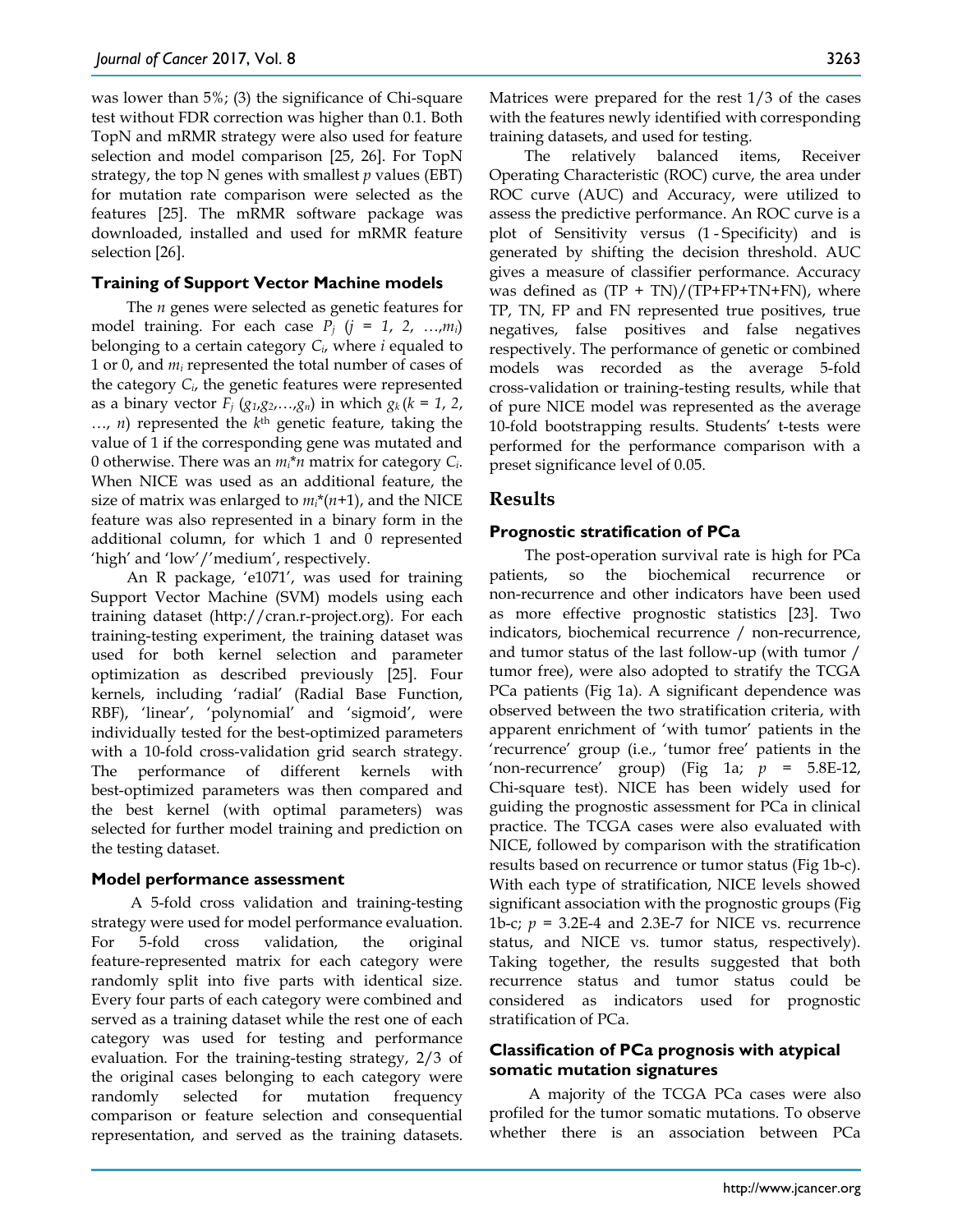prognosis and somatic mutation profiles, the cases with somatic mutation data were stratified according to the prognostic indicators (Table 1). Statistical comparisons were further performed between prognostic groups per gene for the mutation rates. However, with either strategy of stratification, no any gene with significant mutation rate difference was called between prognostic groups (Table 1; Supplemental file 1-4).

**Table 1.** Sample size summary and comparison of somatic mutation profiles between PCa prognostic groups

| <b>Recurrence Status</b> |     | <b>Tumor Status</b> |     |
|--------------------------|-----|---------------------|-----|
| Recurrence #             | 58  | With Tumor #        | 80  |
| Non recurrence #         | 366 | Tumor Free #        | 308 |
| Sign. Genes #            |     | Sign. Genes #       |     |

Note: Rate comparisons were performed with both Chi-square tests with FDR correction and EBT.

To further observe whether the atypical somatic mutation profiles were associated with PCa prognosis and therefore useful for classification with machine learning strategies, an integrated feature-filtering pipeline was adopted to screen the possibly more meaningful signatures. The prognosis data stratified by tumor status was used for further analysis since the 'poor prognosis' group ('With Tumor') contained more samples than the corresponding group stratified



by recurrence status ('Recurrence') (Table 1). In total, 43 genes with subtle mutation difference between prognostic groups were identified with the filtering pipeline (Table 2).

**Table 2.** The list of 43 genes used for PCa prognosis classification

| Signature genes                  |                   |                    |                    |
|----------------------------------|-------------------|--------------------|--------------------|
| AHNAK2                           | FAM47C            | MUC <sub>2</sub>   | <b>SACS</b>        |
| ANKRD30A                         | FAT <sub>2</sub>  | MUC4               | SALL1              |
| ANKRD36C                         | FAT4              | MYH11              | SCN <sub>5</sub> A |
| APOB                             | FBN3              | MYT <sub>1</sub> L | <b>SPOP</b>        |
| ATP <sub>13</sub> A <sub>5</sub> | $FI$ $G2$         | NOD1               | <b>SRCAP</b>       |
| BAI3                             | FRG1B             | PCDHA12            | TP <sub>53</sub>   |
| CACNA1A                          | HSPG2             | PIK3CA             | TRPM <sub>6</sub>  |
| CACNA1E                          | KMT2D             | <b>PTEN</b>        | USH <sub>2</sub> A |
| CDH <sub>23</sub>                | KRTAP4-9          | PTH <sub>2</sub>   | <b>ZNF208</b>      |
| CNTNAP <sub>5</sub>              | LPHN3             | <b>PTPRC</b>       | ZNF91              |
| EPB41L3                          | MUC <sub>16</sub> | RYR1               |                    |

SVM models were trained with the 43 features represented by their somatic mutation profile. The SVM models based on the 43 atypical features could well discriminate prognosis of PCa, achieving an average AUC of 0.696 and accuracy of 0.662 with a 5-fold cross-validation strategy (Fig 2a-b). When the feature size was reduced, the model performance also declined strikingly (Fig 2a-b). Interestingly, the models also performed much better than the ones



**Figure 1. Prognostic stratification of TCGA PCa cases. (a)** Stratification of PCa cases based on biochemical recurrence status and tumor status at last follow-up and the relationship. **(b)** Stratification of PCa cases based on biochemical recurrence status and NICE criteria and the relationship. **(c)** Stratification of PCa cases tumor status at last follow-up and NICE criteria and the relationship. The accumulative bar diagrams were shown with the sum percentage of 100%. The number of cases for each subgroup was indicated. Chi-square tests were performed, with the *p* values indicated at the right upper corner.

based on the same size of genes with smallest *p* value for mutation rate comparison between prognostic groups (topN), or those based on 43 genes with smallest redundancy filtered with mRMR (Fig 2c).

Training-testing evaluations were also performed to test the effectiveness of the models and the feature selection strategy. With the size of features varying from 29 to 47, the models averagely reached an AUC of 0.653, only slightly lower than the 5-fold cross-validation results, but better than the neutral, topN or mRMR models (Fig 2d).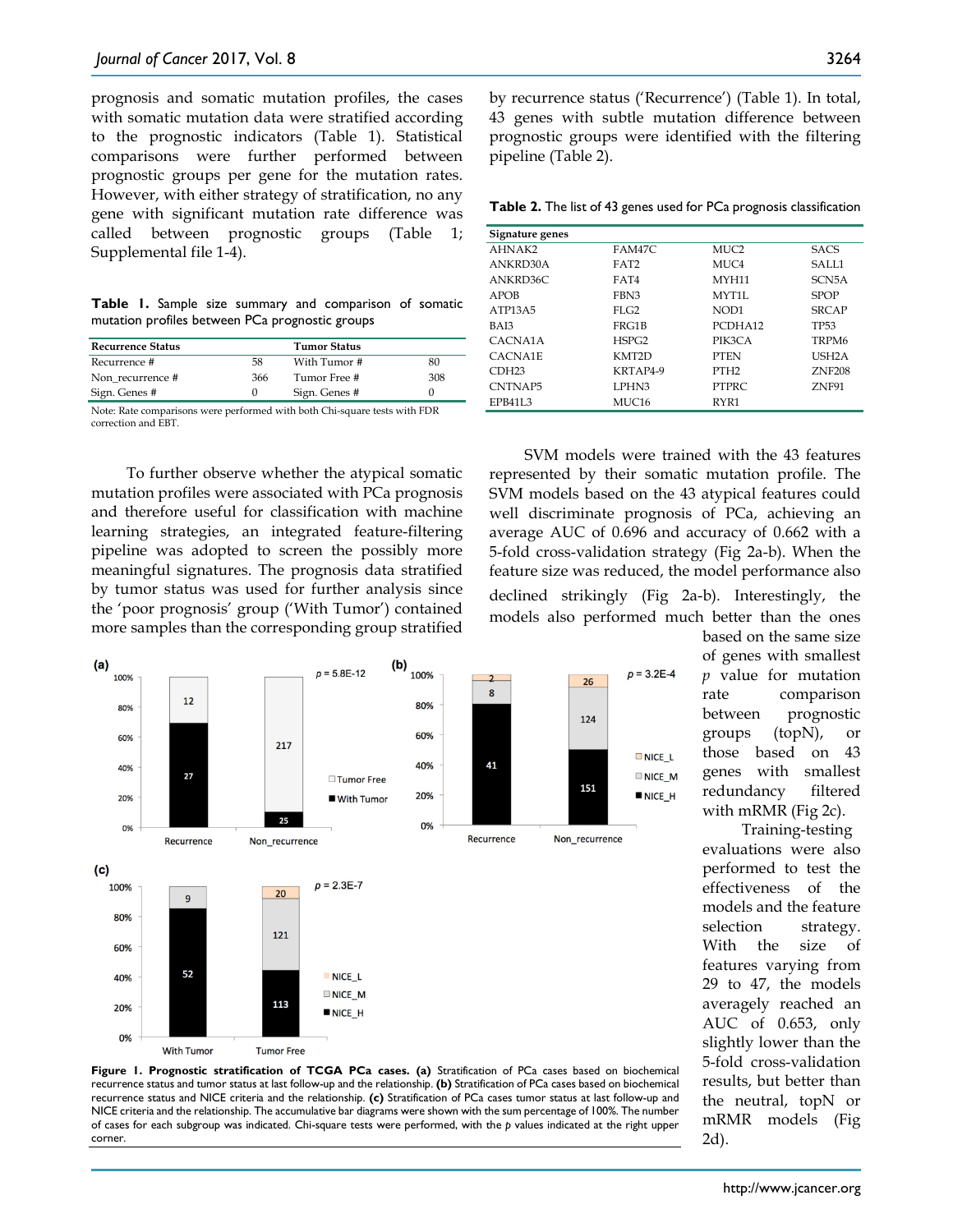

**Figure 2. Prediction of PCa prognosis with models based on genetic features. (a)** ROC curves of 5-, 10, 20, 30 and 43-gene genetic models (f5, f10, f20, f30 and f43, respectively). The average results of 5-fold cross validations were shown. **(b)** AUC and general accuracy of prognosis prediction models with varied feature size. **(c)** Comparison of AUC and general accuracy of the f43 model and those based on topN and mRMR feature selection strategies. **(d)** Performance of models based on 5-fold cross validation (CV) and 5-fold training-testing (TT).



**Figure 3. Prediction of PCa prognosis with models based on the combined NICE and genetic features. (a)** The classification performance of NICE on PCa prognosis stratified by tumor status or recurrence. Bootstrapping analysis was performed and the results were represented as mean ± sd. **(b)** ROC curves of 43-gene genetic models (f43) and models based on the combined NICE and genetic features (f43+NICE). The average results of 5-fold cross validations were shown. **(c)** Comparison of the general accuracy of different prognosis prediction models. Students' t-tests were performed, and asterisk represented *p* < 0.05.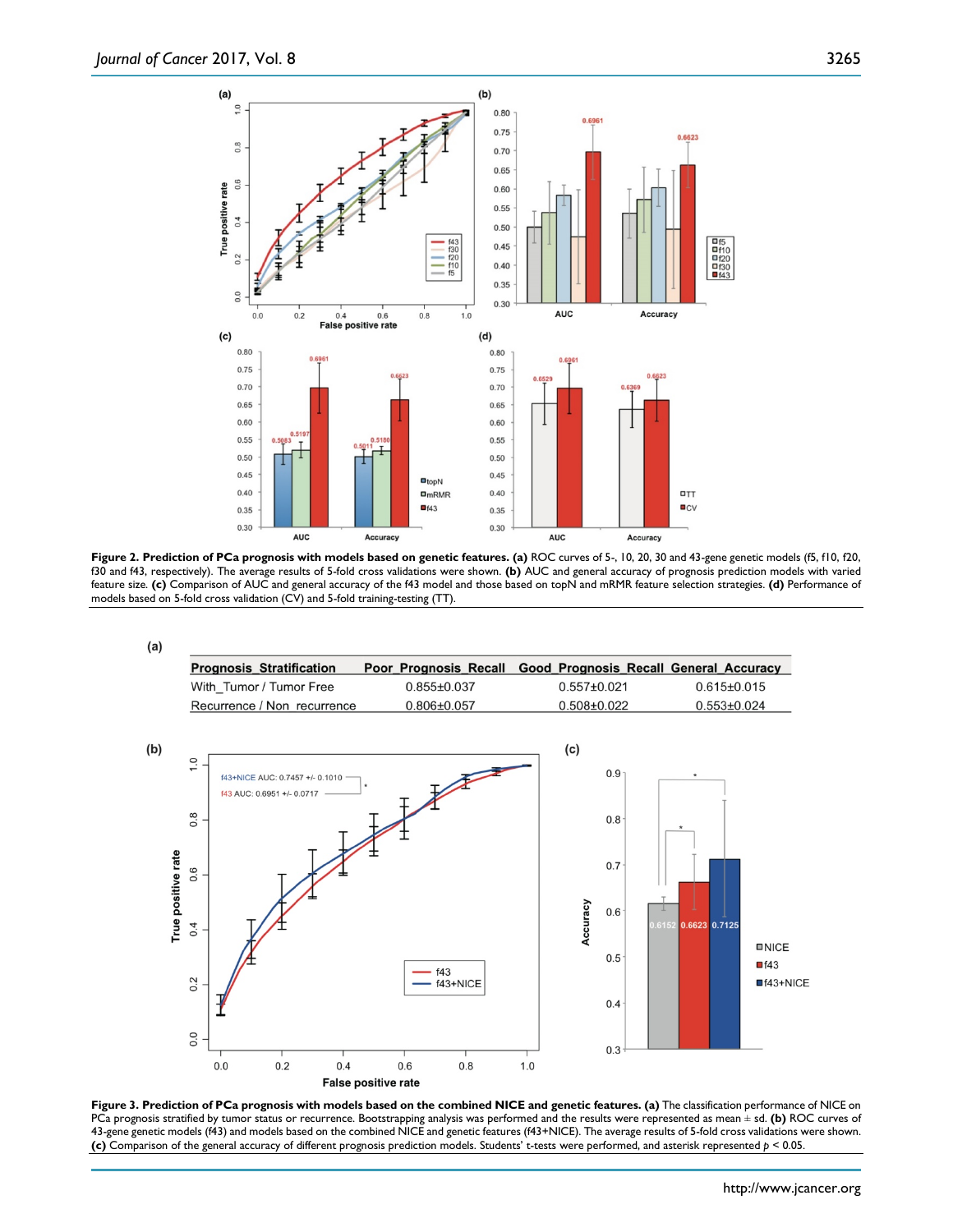#### **Improvement of prognostic prediction of PCa with a combination of NICE and somatic mutation signatures**

Currently, NICE was most often used for PCa prognosis prediction. NICE was also used to predict the prognosis of TCGA PCa cases, but only with accuracy of 55.3% and 61.5% for recurrence and tumor status stratification respectively (Fig 3a). The performance was even worse than the 5-fold cross-validation or training-testing models.

The NICE stratification results were also considered as an independent feature and combined with the 43 genetic signatures. A new SVM model was built, which showed apparent improvement for the performance compared with NICE or models based on genetic signatures solely (Fig 3b-c). The 5-fold cross-validation AUC and accuracy achieved 0.746 and 0.713 respectively (Fig 3b-c).

## **Discussion**

PCa is an important cancer type, with a high worldwide morbidity. The 5-year survival has been improved significantly recently. However, there is still a big challenge to reduce the long-term mortality and recurrence, and to increase the percentages of tumor-free survival. NICE has been for a long time used as risk stratification of PCa patients on prognosis. However, the accuracy needs to be improved. With TCGA PCa data, we also found that NICE stratification could only correctly predict the prognosis for  $\sim 60\%$  of the patients (Fig 3a).

The somatic mutations have been well characterized for PCa patients [4,21]. However, it remained largely unknown whether the prognosis of PCa was also related with genetic background. One major objective of the current research was to answer the question. Prognostic groups were stratified by either 'tumor status' or 'recurrence'; however, no gene was discovered that showed significant somatic mutation rate difference between groups with different prognosis. There could be no association between prognoses of PCa with somatic mutation profiles, but alternatively, other factors could also explain the observations. For example, the prognosis of PCa could be further improved with new stratification criteria. The small number of PCa cases and the general low somatic gene mutation rates in PCa could also have led to the dramatic low power [25]. Therefore, no solid conclusions could be drawn before more objective-targeted studies are performed with enlarged size of cases and observation of elongated period of survival. In fact, with the atypical mutation rate difference between prognostic groups, the models trained in this research could still well

distinguish the prognosis, with accuracy even higher than NICE (Fig 3c). The results indirectly suggested the dependency of prognosis with genetic mutation profile.

In total, 43 atypical features were used for the model predicting PCa prognosis. Although many of the genes have been reported to function in different tumor types and progresses, a functional clustering analysis showed a significant enrichment of genes participating in calcium ion binding and transporting (GO:0015085, *p* = 2.59e-02; GO:0005509, *p* = 3.15e-02; PANTHER Overrepresentation Test, http:// pantherdb.org/; data not shown). The combination of these genetic features with NICE factors appeared to improve the prognosis prediction significantly when compared with models based only on genetic features or NICE (Fig 3c). A tool was also developed to facilitate the testing of the new method in PCa prognosis prediction (http://www.szu-bioinf.org/ PCpp). There are several drawbacks with the current model that need to be improved in the future. First of all, the current model was only evaluated with a single dataset from TCGA since it is difficult to find another dataset with both full genomic information and clinical data. 5-fold cross validation and training-testing were performed to correct the overfitting problem; however, new independent datasets are still in need to make more accurate evaluation. The size of genetic features was also a little large, and new experiments with enlarged size of cases could assist the finding of fewer more effective features.

# **Abbreviations**

PCa: Prostate Cancer; AUC: Area Under the Curve; ROC: Receiver Operating Characteristic; TCGA: The Cancer Genome Atlas; SVM: Support Vector Machine; RBF: Radial Base Function; TF: Tumor Free; WT: With Tumor.

## **Author Contributions**

YW, SZ and HL conceived the project. SZ, YX, YH, FY and YW collected the data and performed the data analysis. XH and YW performed statistical analysis. HL provided the clinical support. SZ, YX, JS and YW developed the models. SZ, JS and YW developed the software tools. SZ, YX and YW wrote the manuscript and all the authors revised it. All the authors approved the final version of manuscript.

# **Supplementary Material**

Supplementary tables. http://www.jcancer.org/v08p3261s1.xlsx